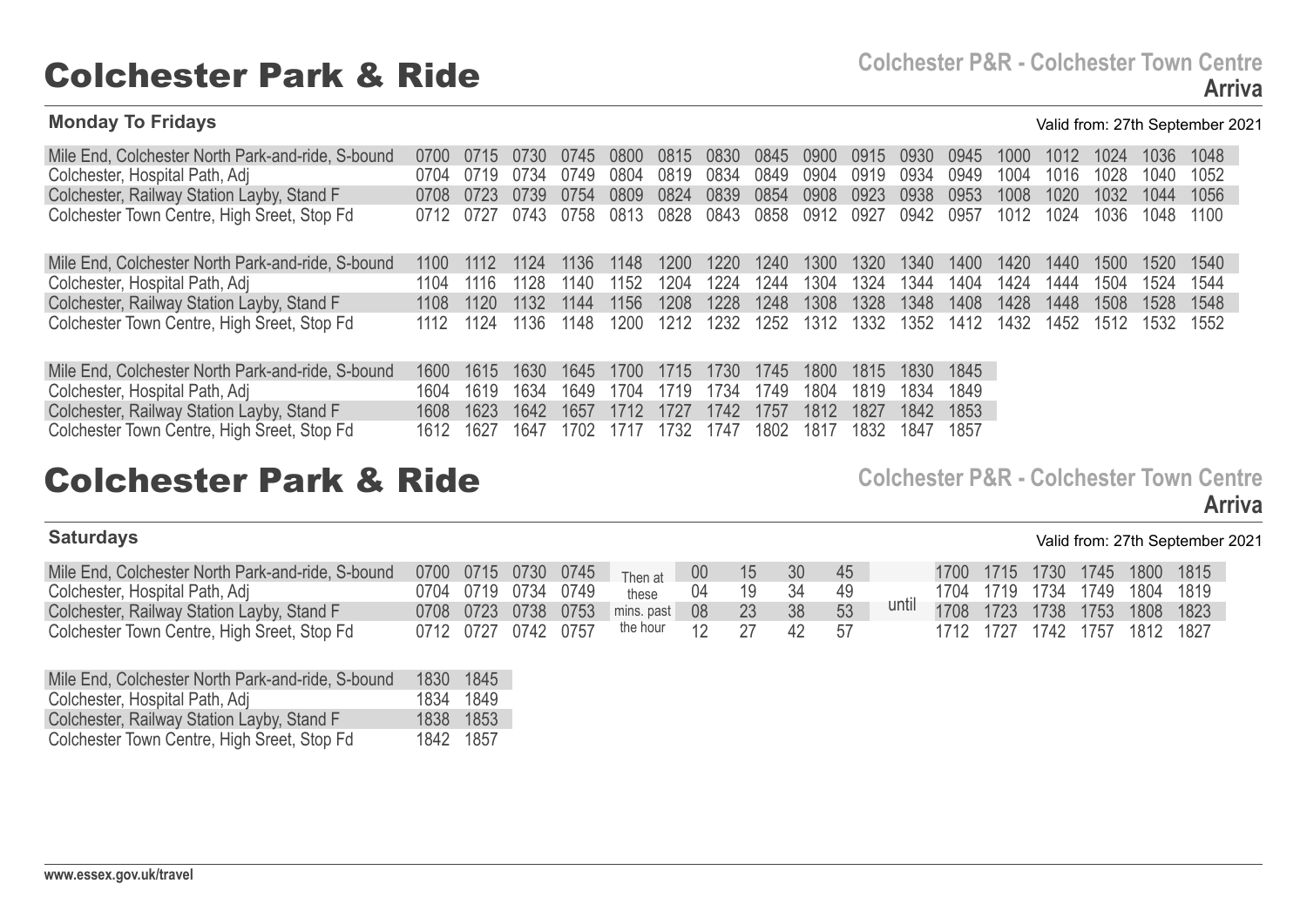## Colchester Park & Ride **Colchester Town Centre - Colchester P&R**

### **Monday To Fridays** Valid from: 27th September 2021

| Colchester Town Centre, High Sreet, Stop Fd        | (1712) | (172) | (174.3)          | (1758) | 0813             | 0828 | 0843             | 0858 | 0912 | 0927  | 0942             | 0957 | 1012  | 1024  | 1036 | 1048 | 1100 |  |
|----------------------------------------------------|--------|-------|------------------|--------|------------------|------|------------------|------|------|-------|------------------|------|-------|-------|------|------|------|--|
| Colchester Town Centre, St. John's Street, Stop Ca | 0716   | 073'  | 0747             | 0802   | 0817             | 0832 | 0847             | 0902 | 0916 | 0931  | 0946             | 1001 | 1016  | 1028  | 1040 | 1052 | 1104 |  |
| Colchester Town Centre, Head Street, Stop Ea       | 0718   | 0733  | 0749             | 0804   | 0819             | 0834 | 0849             | 0904 | 0918 | 0933  | 0948             | 1003 | 1018  | 1030  | 1042 | 1054 | 1106 |  |
| Colchester, Railway Station Layby, Stand-eb        | 0722   | 0737  | 0753             | 0808   | 0823             | 0838 | 0853             | 0908 | 0922 | 0937  | 0952             | 1007 | 1022  | 1034  | 1046 | 1058 | 1110 |  |
| Colchester, Hospital Path, Opp                     | 0726.  | 0741  | 0758             | 0813   | 0828             | 0843 | 0858             | 0913 | 0926 | 0941  | 0956             | 1011 | 1026  | 1038  | 1050 | 1102 | 1114 |  |
| Mile End, Colchester North Park-and-ride, S-bound  | 0730   | 0745  | 0802             | 0817   | 0832             | 0847 | 0902             | 0917 | 0930 | 0945  | 1000             | 1015 | 1030  | 1042  | 1054 | 1106 | 1118 |  |
|                                                    |        |       |                  |        |                  |      |                  |      |      |       |                  |      |       |       |      |      |      |  |
| Colchester Town Centre, High Sreet, Stop Fd        | 1112   | 1124  | 1136             | 1148   | 1200             | 1212 | 1232             | 1252 | 1312 | 1332  | 1352             | 1412 | 1432  | 1452  | 1512 | 1532 | 1552 |  |
| Colchester Town Centre, St. John's Street, Stop Ca | 1116   | 1128  | 140              | 1152   | 1204             | 1216 | 1236             | 1256 | 1316 | 1336. | 1356.            | 1416 | 1436. | 1456. | 1516 | 1536 | 1556 |  |
| Colchester Town Centre, Head Street, Stop Ea       | 1118   | 1130  | 1142             | 1154   | 1206             | 1218 | 1238             | 1258 | 1318 | 1338  | 1358             | 1418 | 1438  | 1458  | 1518 | 1538 | 1558 |  |
| Colchester, Railway Station Layby, Stand-eb        | 1122   | 1134  | 1146             | 1158   | 1210             | 1222 | 1242             | 1302 | 1322 | 1342  | 1402             | 1422 | 1442  | 1502  | 1522 | 1542 | 1602 |  |
| Colchester, Hospital Path, Opp                     | 1126   | 1138  | 1150             | 1202   | 1214             | 1226 | 1246             | 1306 | 1326 | 1346  | 1406             | 1426 | 1446  | 1506  | 1526 | 1546 | 1606 |  |
| Mile End, Colchester North Park-and-ride, S-bound  | 1130   | 1142  | 1154             | 1206.  | 1218             | 1230 | 1250             | 1310 | 1330 | 1350  | 1410             | 1430 | 1450  | 1510  | 1530 | 1550 | 1610 |  |
|                                                    |        |       |                  |        |                  |      |                  |      |      |       |                  |      |       |       |      |      |      |  |
| Colchester Town Centre, High Sreet, Stop Fd        | 1612   | 1627  | 1647             | 1702   | 1717             | 1732 | 1747             | 1802 | 1817 | 1832  | 1847             | 1857 |       |       |      |      |      |  |
| Colchester Town Centre, St. John's Street, Stop Ca | 1616   | 1631  | 1651             | 1706   | 172'             | 1736 | 1751             | 1806 | 1821 | 1836  | 1851             | 1901 |       |       |      |      |      |  |
| Colchester Town Centre, Head Street, Stop Ea       | 1618   | 1633  | 1653             | 1708   | 1723             | 1738 | 1753             | 1808 | 1823 | 1838  | 1853             | 1903 |       |       |      |      |      |  |
| Colchester, Railway Station Layby, Stand-eb        | 1622   | 1637  | 1658             |        | 1728             | 1743 | 1758             | 1813 | 1828 | 1843  | 1858             | 1907 |       |       |      |      |      |  |
| Colchoetor Hoepital Dath Onn                       | 1676   | 1611  | 170 <sub>6</sub> | 1701   | 172 <sub>6</sub> | 1751 | 190 <sub>6</sub> | 1001 | 1026 | 1951  | 100 <sub>6</sub> | 1011 |       |       |      |      |      |  |

Colchester, Hospital Path, Opp Mile End, Colchester North Park-and-ride, S-bound 1626 1641 1706 1721 1736 1751 1806 1821 1836 1851 1906 1911 1630 1645 1710 1725 1740 1755 1810 1825 1840 1855 1910 1915